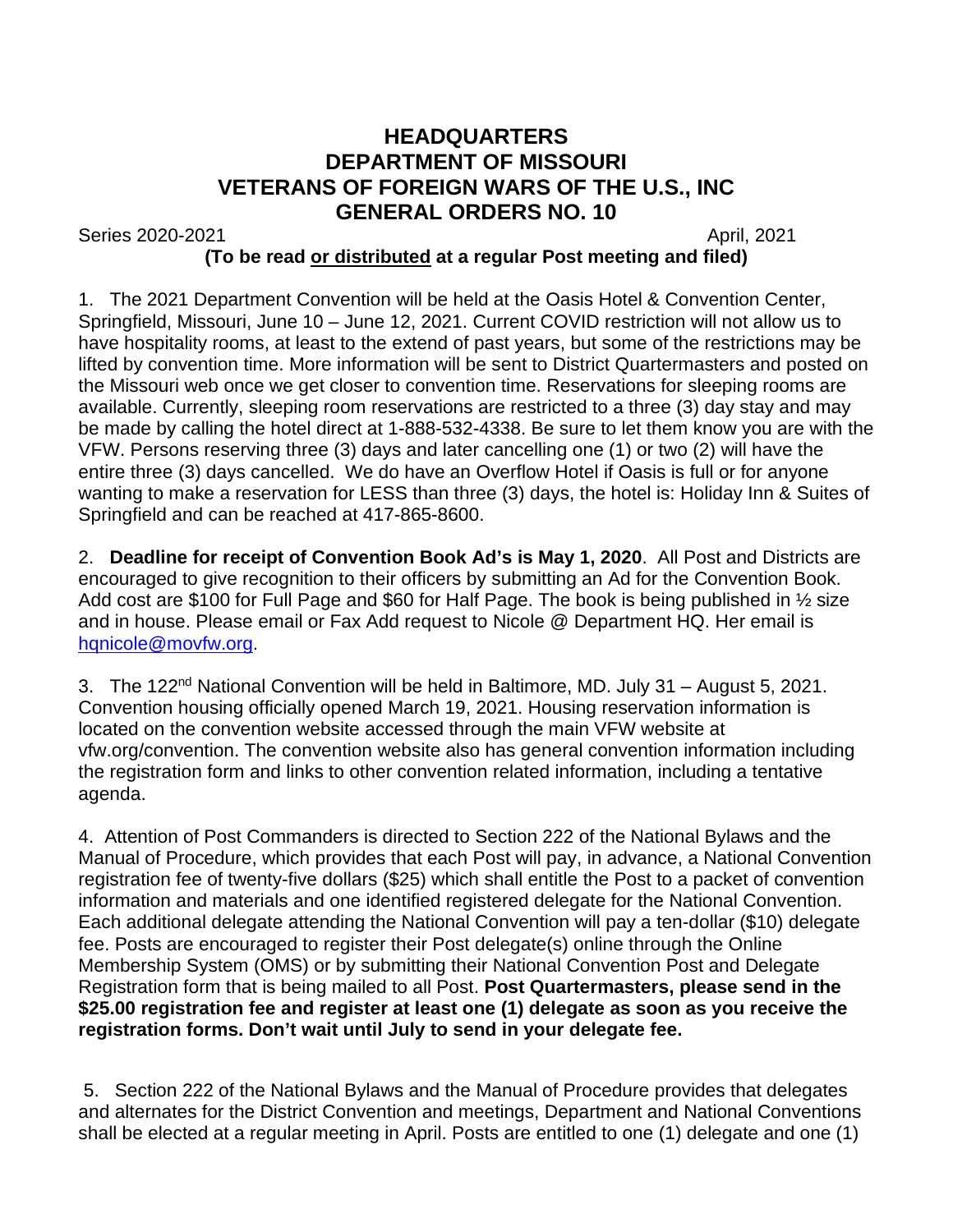General Orders # 10, Series 20 - 21 Eric Sullivan, Commander Page - 2

alternate for each thirty (30) members or fraction thereof in good standing in the Post as of March 31.

6. Post Commanders are reminded that the annual election of Post Officers must be held during the month of April. Post officers shall be installed in their respective offices prior to the convening of the Department Convention. Newly installed officers do not assume their duties until the Department Commander is installed at the State Convention. Post-Election Report Forms are being mailed to Post Quartermasters with instructions that they complete the form online through the Online Membership System (OMS) or they can complete the form and return directly to National Headquarters **immediately following** the election of Post Officers but not later than June 1, 2021.

7. Pursuant to Section 403 of the National Bylaws and the Manual of Procedure, each District shall hold an annual District Convention for the purpose of electing District officers, such convention to be held not less than ten (10) days nor more than seventy-five (75) days prior to the convening of the Department Convention.

8. Post and Districts are reminded that sections 216, 416 and 516 of the Manual of Procedures states in part: "-----officers, elected and appointed, shall submit proof of eligibility to the Adjutant. ----officers shall not be installed or assume the duties of their office until proof of eligibility has been submitted and properly reviewed. Such proof of eligibility shall be open to and reviewed by the Commander, Adjutant and Quartermaster prior to installation to office."

3. It's likely that **membership has never been more important**. As of today, March 29th. the Department is at 94.58%. 100% is well within our grasp but we need everyone to work hard if we are going to reach our goal. Now is the time to call your continuous members and those Comrades whose membership has expired. It is important that they remain with us. Due to COVID-19, our ability to recruit is severely limited. **Remember, 85% or higher retention is a requirement for All State this year.** With the Life Membership incentive currently being offered by Department, all continuous and expired members should be encouraged to purchase a Life Membership. **REMEMBER** anyone joining as a Life Member or upgrades to a Life Member prior to June 30, 2021 will receive a check for \$45 from the Department Quartermaster. **Post Quartermaster's, you must email the State Quartermaster when someone converts to Life Member so he knows to mail the check.**

10. Prior to your monthly meeting, please review your All-State status and conduct your meeting so as to accomplish items to get your Post to that Honor. Please take a look at your Post Commander and Quartermaster Handbook & Post Membership Program 2020-2021 booklet to see what your Post needs to do. All State determination will be made from data collected by the Department Headquarters on May 1, 2021. **Note: Membership requirements this year are a post must meet their membership on May 1, 2020 by May 1, 2021 to qualify or meet all other All-State requirements by May 1, 2021 and meet their 2020 year ending membership by June 30, 2021.**

11. The Missouri Veteran Service Officer Program is vital to our organization. Donations from Posts, Auxiliaries, and individuals on a continuing basis are critical to this program. Without